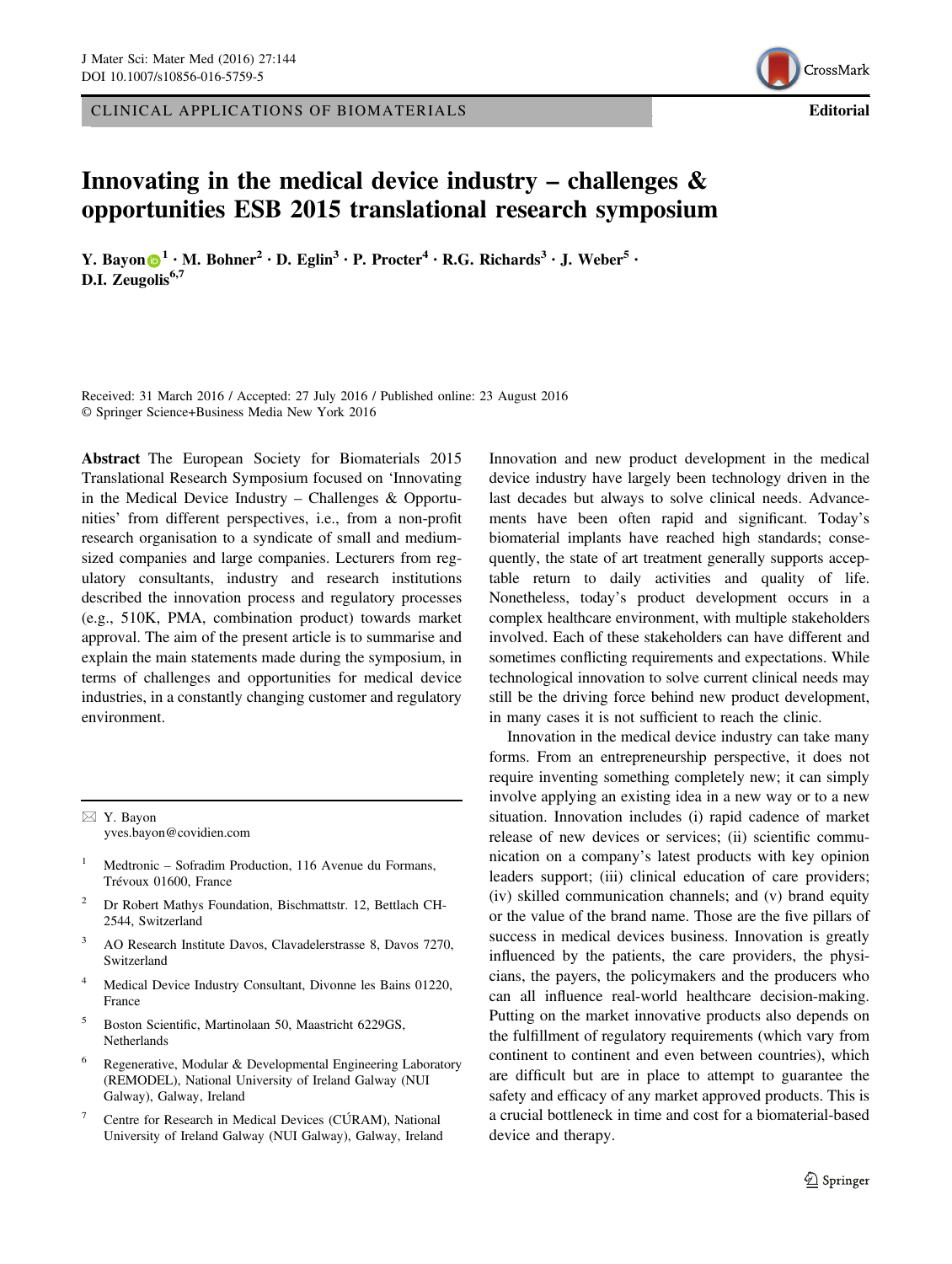This topic was specifically addressed at the European Society for Biomaterials 2015 in Krakow, where the Translational Research Symposium focused on 'Innovating in the Medical Device Industry – Challenges & Opportunities' from different perspectives. This was from a nonprofit translational research organisation to a syndicate of small and medium-sized companies (SMEs) and large companies. Lecturers from regulatory consultants, industry and research institutions described the innovation process and regulatory processes (e.g., 510K, Pre-market approval [PMA], combination product) towards market approval. The customer and the constantly changing regulatory environment represented both innovation challenges and opportunities for medical device industries.

## 1 Medical translational research: a different route to fundamental research

The AO Research Institute Davos has nearly 60 years of experience in translation of innovative ideas to solve clinical problems of the musculoskeletal system improving surgical techniques for patient care bringing the patient back to mobility and work ([http://www.medicaldevice](http://www.medicaldeviceevelopments.com/features/featurereforminguropeanedical-echnology-egulation/)[developments.com/features/featurereforming-european](http://www.medicaldeviceevelopments.com/features/featurereforminguropeanedical-echnology-egulation/)[medical-technology-regulation/](http://www.medicaldeviceevelopments.com/features/featurereforminguropeanedical-echnology-egulation/), Accessed on 15 March 2016). The patents awarded by this organisation were held by the AO Foundation and either licensed, generating royalty fees, or sold to industry and invested back into an endowment of the AO Foundation, which funds a large amount of the research. Despite this long-term effective record in translation, the successful way from idea to product has become much more arduous and complex. In the field of osteosynthesis, this is partly due to the wide range of proven products covering clinician needs available today, along with regulatory hurdles, and the more and more risk adverse/conservative nature of manufacturers towards innovative technology. Thus, novel products can often generate incremental benefit at best, in comparison to established products. Innovative concepts for fracture fixation departing from the classical osteosynthesis devices exist. They are moving towards faster repair along with treatment of major co-morbidities such as infection. They are driven by scientific innovation in biomaterials and biologics. However, the economics of the field are driven downwards by many factors including increasing medical approval hurdles (e.g., clinical benefit, manufacturing cost, selling price, market approval) and associated new product development costs. The policymakers, healthcare providers, insurance companies and patient groups also add their demands to the demands and wishes of surgeons and device producers. Therefore, massive resources are required from an institution aiming to perform translational research, beyond what was required in the past. As soon as a biomaterial is

considered as a delivery device, approval costs become inhibitory to innovation for the majority.

## 1.1 From the biomaterials laboratory to the preclinical facilities

For the preclinical side, accreditation of R&D processes and facilities is important with certifications such as ISO (International Standards), GLP (Good Laboratory Practice embodies a set of principles that provides a framework within which studies are planned, performed, monitored, recorded, reported and archived) and AAALAC (AAALAC International is a private, non-profit organisation that promotes the humane treatment of animals in science through voluntary accreditation and assessment programs) for a preclinical facility. The team must have a mix of academic and more development-oriented members in various fields in order to ensure relevance of the performed studies when presenting them to notified bodies. In medical translational research, it is extremely important to know very early on, i.e., before the start of large investments in preclinical research, if the idea is really novel; what is the current patent situation for this area throughout the world; what is the current situation on the market; what is the current clinical solution (or workaround); what are the regulatory hurdles to such a solution (regionally they may vary); what is the financial cost and market for such a clinical problem (regional and world-wide). Based upon this, the estimated R&D costs associated to preclinical work can be put in perspective and a decision on the worthwhile investment taken.

Once you have performed such searches and intend to protect and follow the idea, the project and the preclinical work need to be differentiated from fundamental research projects. PhDs and postdocs need to publish for their careers while a real medical translational research project needs to be kept confidential at minimum until patent protection is submitted. This can delay academic recognition, yet helps make the idea tradable after filing the patent. Since patent protection is not cheap, initial studies to test the hypothesis are recommended before patent filing, but must not be made public and therefore need to be under the project lead of Research Associates with technician support (whose careers are not based only upon academic publications). An alternative is to patent locally (one country) first giving 1 year protection, since the first to invent system has been replaced with the first to file a patent system in 2013. This allows the inventor time to work and see if the idea is worth to take to the next level of patent at the international level.

#### 1.2 Steps beyond a successful preclinical study

The AO Research Institute Davos has moved in the 90's towards biology, tissue engineering and regenerative medicine, because of an increasing clinical interest/demand for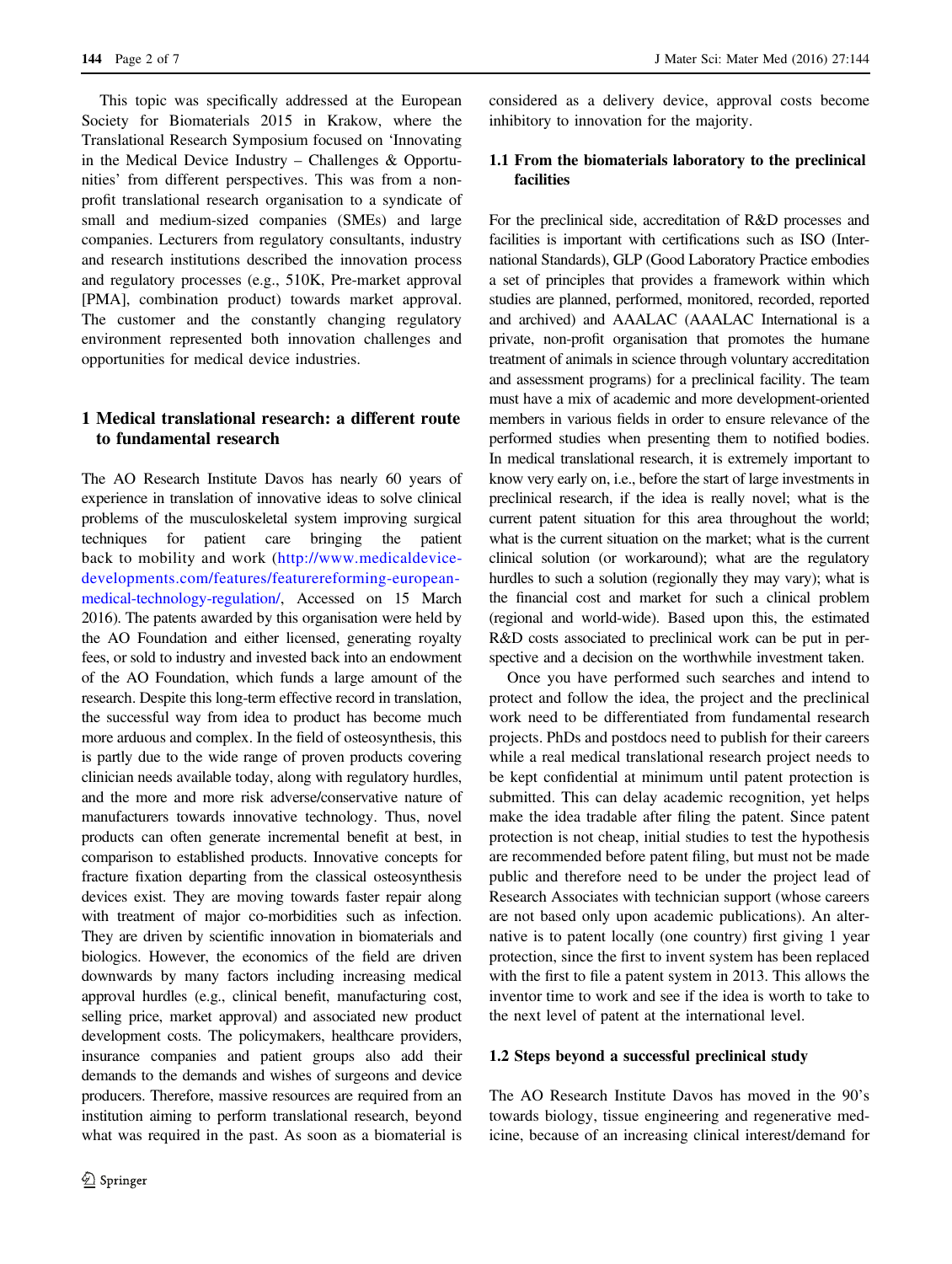the targeted and controlled delivery of active molecules (or cells) to specific parts of the body that requires extremely well-characterised biomaterial delivery platforms. Examples include the localised delivery of antibiotics to infection sites or the release of stimulants for local tissue regeneration [\[1](#page-6-0)]. The biomaterials ideally should be biocompatible, biodegradable and allow controlled temporal release of the active substances. This involves a lot of developmental controls and after proof of concept at the preclinical research level, costs and legal hurdles for the jump from this to get a product to the bedside are enormous. What should one insource and what should one outsource? [[2,](#page-6-0) [3\]](#page-6-0)

Many orthopaedic companies no longer will buy a proof of concept, especially when the manufacturing and regulatory hurdles are as high as for combination products. Thus, alternative funding concepts and processes are needed. Technology transfer and licencing to industry, certification (e.g., CE), regulatory issues, GLP and GLM for tissue engineering are all areas that have to be considered for this question. Despite the improved professional set up to nurture, approve and expose medical translation projects in research institutions, key areas of the translation cycle required to move scientific biomaterials innovation to an industrial environment are increasingly challenging and uncertain. It is obvious that today the steps from bench to bedside have become exponentially more difficult than the devices of the past.

## 2 A clinical need-based biomaterial strategy "reducing the risk that innovation" is "lost in translation"

#### 2.1 Status quo

The gap between unmet clinical needs and biomaterials qualified to meet these needs is widening. It is increasingly evident that orthopaedic clinicians are becoming reluctant to use what they consider clinically unproven so-called "new" biomaterials products [\[4](#page-6-0)]. The orthopaedic industry itself has not made a success of advanced biomaterials, such as osteogenic proteins. Neither the bone morphogenetic protein BMP-2 nor BMP-7 has fully delivered the hope for revolution in the bone healing. There are numerous law suits due to "off-label" use, and safety and efficacy concerns continue to limit BMP use. These high-end biomaterials are now being phased out. Over the same period there has been a decline in innovation in the orthopaedic industry. This is a direct consequence of the US Department of Justice's investigation of the Orthopaedic Industry and the industry wide subsequent enforcement of compliance: Chatterji and Fabrizio [[5\]](#page-6-0) stated that "we find evidence of dramatic decline in the rate of innovation at the firm and industry level". The larger medical device companies are increasingly focused on acquisition of biomaterials rather than developing their own products and the last 5 years has seen a number of acquisitions such as Orthovita (United States) by Stryker (United States) (2011), Biomimetic Therapeutics by Wright Medical (United States) (2013) and Etex (United States) by Zimmer (United States) (2014). There are now few remaining independent biomaterials makers of any stature. One example is DSM (The Netherland), who acquired Kensey Nash (United States) and Skeletal Kinetics (United States). The commercial resources necessary to qualify new and innovative biomaterials are now scarce. The biomaterials developers themselves are often caught in an innovation paradox. If a biomaterial is not novel (e.g., has the same claims as predicated biomaterials), it will not attract investment, if it is novel (e.g., needs a new claim approval) it will also not attract investment. In any case without prospective clinical studies that prove a measurable benefit both reimbursement agencies and hospitals are increasingly reluctant to accept "novel" biomaterials. So with all these factors combined, it becomes more likely that innovation will not make it through to an end product as investors/developers seek to minimise project risks. So what strategy could enable innovation in biomaterials?

## 2.2 A clinical need lead biomaterials strategy: Many biomaterials originated from a technology lead approach

In this approach an available technology is adapted to fit a broader and broader range of user needs, eventually risking going "off-label". In the authors' opinion this is largely what happened with some branded calcium phosphate (CaP) cements. In 30 years since CaP's were introduced, there have been hundreds of CaP projects (authors' estimate) all aiming to be non-load bearing void fillers. Less than 10 of these products make up 80 % of the market volume today and only two of these are available with enhanced claims (antibiotic, screw augmentation in EU markets only). Yet is clear from the off-label use reported for CaP cements that there are clinically unmet needs. Examples of these unmet needs are: load sharing/bearing applications, adding bone quality enhancement, or infection control measures via drugs. The authors foresee that the following will increase the success rate of translation of innovative biomaterials projects into clinically valued treatments:

- 1) An evidence-based definition of the unmet clinical needs and the corresponding clinical outcomes;
- 2) Assessment of reimbursement potential vs. the evidence that clinical outcomes are improved;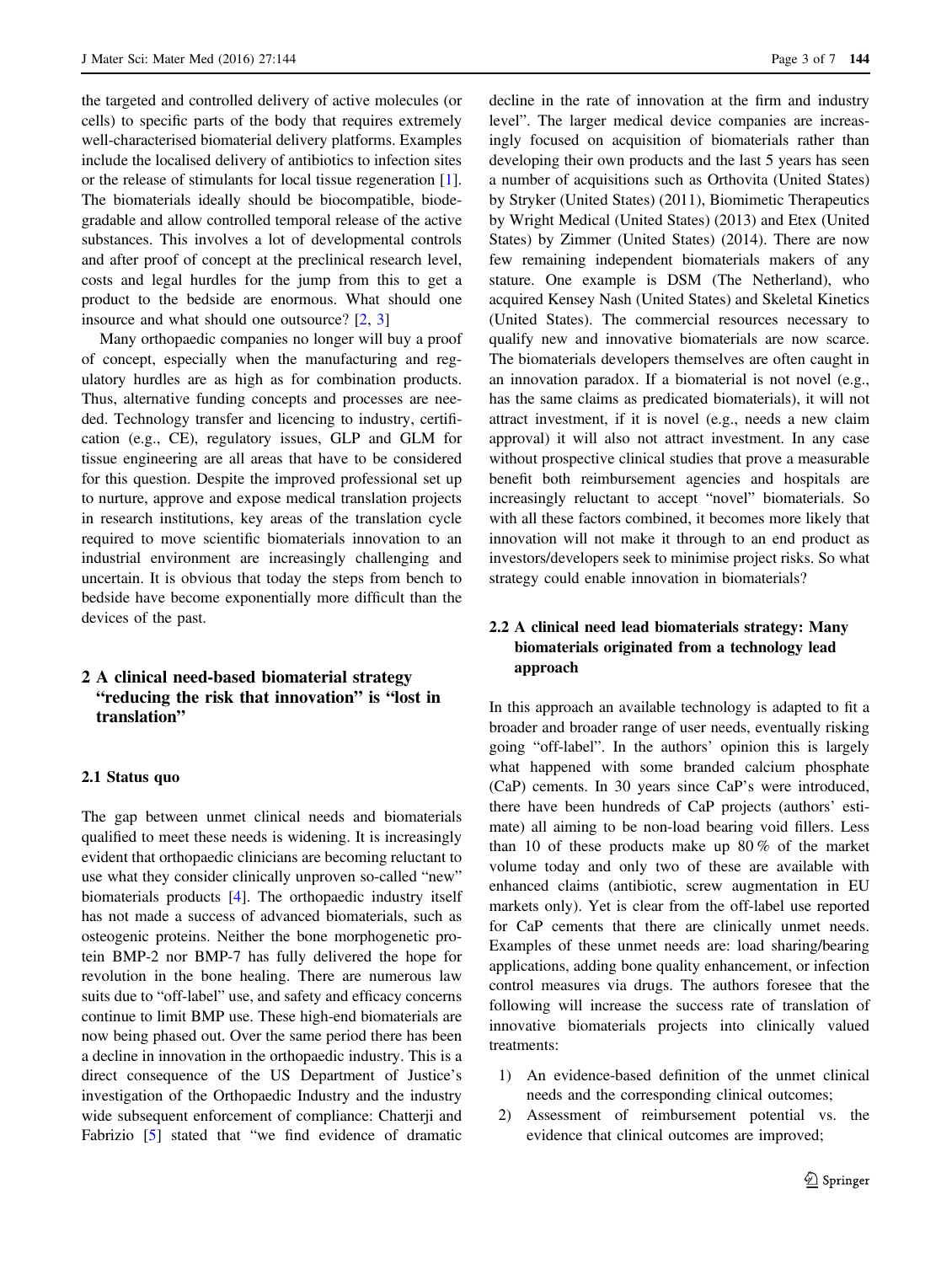- 3) Select technologies, intraoperative handling and clinical site delivery appropriate to the unmet needs;
- 4) Develop biomaterial properties appropriate to meet specific indication needs (e.g., avascular necrosis risk).

## 2.3 The novel bone augmentation solutions syndicate (BASS) commercialisation model

#### 2.3.1 The first BASS project

In 2014 one of the authors presented the BASS concept [[6\]](#page-6-0) as a novel commercial pathway to bridge the gap between the research and commercial environments. The underlying motivation is that there are significant unmet needs and drivers in the field of screw implant fixation in poor quality bone. To commercially realise a hybrid approach, where a biomaterial is used in combination with an implant the author has grouped companies around collaborative projects. The first BASS project illustrates this approach as follows: it is the combination of an implantable screw that enables cement augmentation (Innovision Inc., United States) with a novel CaP cement that allows stop–start behaviour (InnoTERE GmbH D) with an optimised mixing and delivery system (Medmix AG CH) into a clinically attractive package (PBC Ltd). After successfully completing cadaver workshops augmenting screw fixation in femoral neck and tibial fractures the N-Force cement delivery/fixation screw, and the iN3 cement pack (cement, gun, static mixers and cannulae) were both CE marked by a commercial entity (Celgentek Ltd, Ireland) and have now entered the European marketplace. The unmet needs that were addressed (vs. current CaP cements) were ease of intraoperative mixing and delivery that saves time, and start-stop behaviour that saves both time and cost (vs. opening a second cement package to a second augmentation in the same procedure).

#### 2.3.2 The second BASS project

The second BASS project is the development of injectable bone void filler with the potential to minimise vascular impact in a compromised vascular environment. This unmet need resulted from the post-market surveillance observation that CaP cements compromised the vascular recovery in femoral neck fractures [\[7](#page-6-0)]. The root cause of the vascular compromise was suggested to be the presence of CaP cement in the fracture line. A later research project showed that CaP nanoparticulates dispersed in a hyaluronic acid hydrogel provided surprisingly rapid new bone formation [\[8](#page-6-0)]. (It was actually the control in a study where the test material additionally contained zoledronic acid). It is

suggested that the CaP content can be increased to the level that is detectable with a screw pull-out test in bone (preliminary tests suggest 30–40 %). If this proves to be feasible then a new (to orthopaedic use) injectable cement may be developed that would combine primary stabilisation at surgery, and rapid new bone formation (compared to bulk CaP cements). Such a combination material may well be suited to an avascular risk environment, such as proximal humeral and femoral neck fractures.

#### 2.4 Concluding comments

Over the last years, innovation in orthopaedic biomaterials has slowed down and, in the authors' opinion, is unlikely to accelerate unless there is a greater focus on unmet clinical needs and the production of clinical evidence that innovation is worth the investment. Biomaterials developers favour "me too" products as the regulatory pathway is less onerous, while a novel claim is very desirable but a much higher investment risk. So innovation often fails to translate from successful laboratory scale proof of concept to commercial success and to establish subsequent clinical evidence that sustains reimbursement. A quite different kind of biomaterials product strategy will be required, if the gap between unmet clinical needs and biomaterials qualified to meet these needs is narrowed. The biomaterials that are most likely to enable this are those capable of generating quantitative clinical evidence of efficacy in specific indications.

## 3 Insights into innovation and collaboration for early stage medical device development – The large medical device company perspective

#### 3.1 Technological problem

Innovation aims at solving problems, but which ones from an industry perspective. The Medical Device industry probably encompasses most, if not all, of the technology fields including (bio)chemistry, (bio)physics, biology, medicine, applied mathematics and computation, and of course manufacturing technology. In addition, industry standards are and must be extremely high for the safety of patients.

Surgeons implant devices made of metals and polymers that need to last for a lifetime in a very hostile environment, the human body, in terms of (bio)chemical attacks and (bio) mechanical stresses. Batteries and electronic systems are also implanted and they should last for up to 15 years with an extremely low failure rate, generally lower than 0.01 %. Sensors are more and more incorporated in medical devices,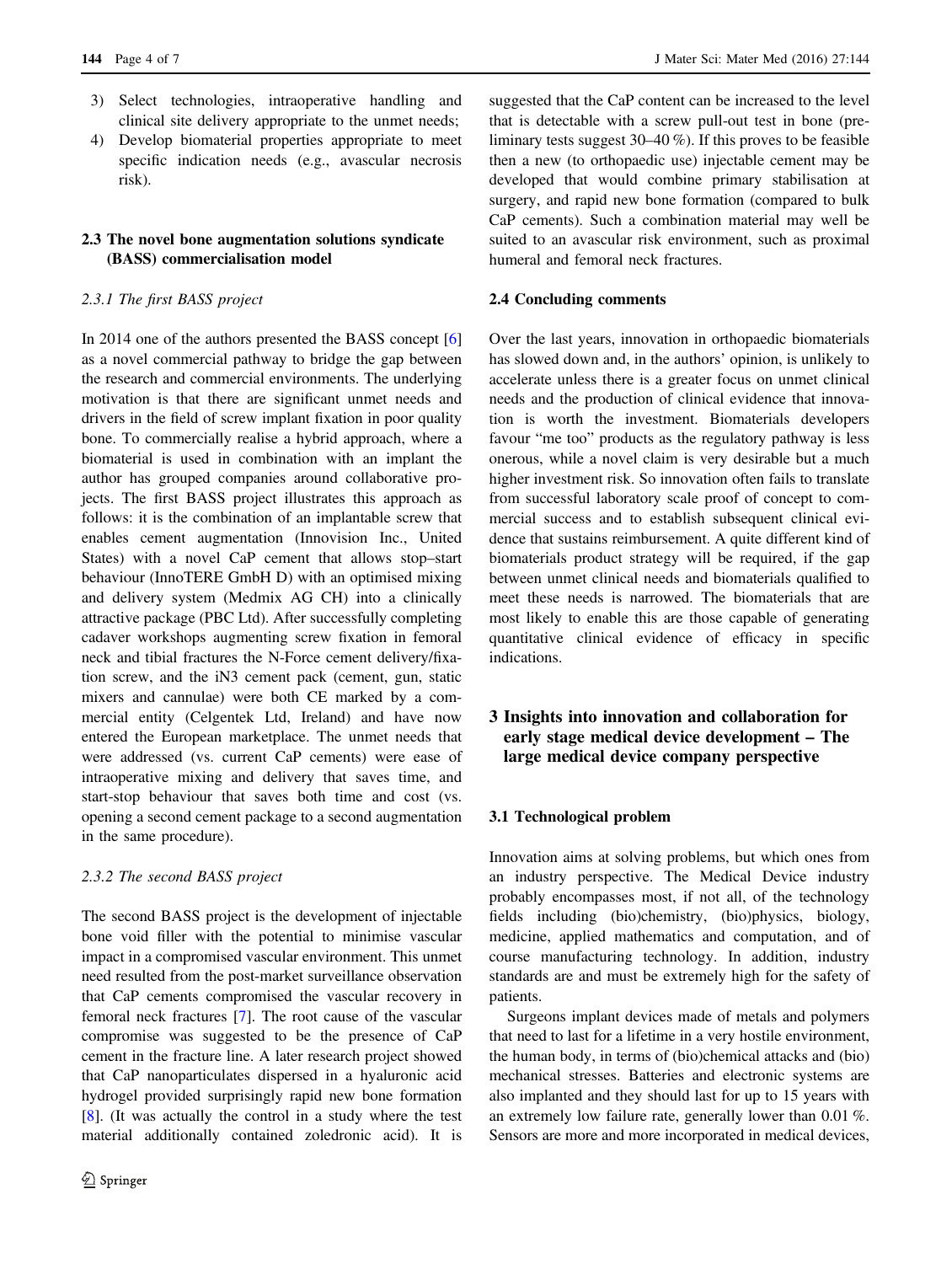for the interrogation and/or monitoring of a large range of physical parameters, requiring fast numerical analysis and user friendly displays. Sensitive pharmaceuticals drugs are also integrated in medical devices, the combination devices. All these solutions should not be designed by integrating the sole technical/scientific dimension, but should include many other aspects of medical device commercial translation, such as logistics, inventory control, tracking, counterfeiting, regulatory requirements. As a general rule, in pharma/biotech, one technology project out of ten makes it to a product that goes to the clinical trial phase.

#### 3.2 Clinical trial problem

For new kinds of devices, such as for PMA regulated in the United States, the biggest hurdle can come at the very end with the clinical trials. One never knows if it really works until clinical trials have been done at significant financial and time costs. Whenever possible, the failure risk of product development at the clinical stage should be reduced by rigorous and robust preclinical evaluation, using the most appropriate model to be selected among the ones reported in the literature or to be specifically developed when required. They are still innovation needs for better preclinical models, not necessarily in terms of mimicking the clinical disease conditions, but more in terms of better prediction of the behaviour and performance of the devices, in the clinics [\[9](#page-6-0)]. The clinical development of devices can also fail and/or be very expensive. Sometimes, this may be explained by poorly designed clinical trials, e.g., due to inappropriate primary clinical outcomes and/or evaluation, lack of intermediate endpoints, insufficiently defined inclusion and/or exclusion criteria.

#### 3.3 Reimbursement pressure (& Competition)

The development of innovative solutions should meet considerable challenges, ever increasing cost of new product and pricing pressure from healthcare insurance companies. The trend of healthcare spending in OECD countries sharply slowed down in 2010 with the global economy crisis and bounced back since at lower annual rates than the pre-2010 time period [\(http://www.oecd.org/health/health](http://www.oecd.org/health/health-ystems/Focus-ealth-pendingpdf)[systems/Focus-Health-Spending-2015.pdf.](http://www.oecd.org/health/health-ystems/Focus-ealth-pendingpdf) Accessed on 4 February 2016). In the same time, according to AdvaMed (Advanced Medical Technology Association, a US medical device trade association), the average price paid for medical devices dropped down in the United States, e.g., by 34 % for drug eluted stents from 2007 to 2011. This can be explained by the reimbursement pressure, but also by other factors such as fierce competition ([http://marketrealist.](http://marketrealist.com/2013/09/mustnowevice-ricesropping-uggests-trongarket) [com/2013/09/must-know-device-prices-dropping-suggests](http://marketrealist.com/2013/09/mustnowevice-ricesropping-uggests-trongarket)[strong-market](http://marketrealist.com/2013/09/mustnowevice-ricesropping-uggests-trongarket)/. Accessed 5 February 2016).

It becomes more and more important to develop valuefor-money propositions for payer acceptance, for any medical devices. Reimbursement pressure and economic hard times both strongly push in the same direction, doing more with less. Medical device companies do not like, but need, at the end, inexpensive – or affordable – and robust solutions.

#### 3.4 Expanding portfolio problem

As the life expectancy is still improving, particularly at a fast pace in emerging countries, it means that an increasing number of diseases or malfunctions will have to be potentially treated during the lifetime of anyone. In particular, the Medical Device industry just creates new challenges, each time after the successful launch of new solutions. It will not stop soon.

For example, technology fields are emerging more and more strongly:

- Personalised medicine: today, patients suffer or die from postoperative adverse reactions. Tomorrow, affordable prognostic and/or diagnostic solutions may prevent such complications by the development and deployment of personalised medicine approaches.
- Regenerative medicine and advanced therapy medicinal products: after the first waves of disillusions, the regenerative medicine industry seems to reach a mature stage with upcoming cytotherapy solutions combined or not with biomaterials. The global regenerative medicine market is still evaluated as a potential huge market, dozens of billions US dollars.
- 3D printers: this technology should allow new designs and biomaterial combinations, which may lead to personalised biomaterials solutions fitting the specific needs of anyone.
- New biomaterials: top-down and bottom-up recent innovations should lead to materials with new and unique functionalities. For example, the trend goes with biodegradable solutions, not just synthetic polymers/ biopolymers, but also biodegradable batteries, sensors…
- Internet of Thing: this technology should support the continuous monitoring of anyone's condition.

Another push should be the expansion of products for lifetime treatments. Currently, a significant part of healthcare is spent during the last year of life. About 30 % of Medicare expenditures are attributable to the small part of beneficiaries who die each year [\(https://www.cms.](https://www.cms.gov/Research-tatistics-atand-ystems/Research/ActuarialStudies/downloads/last_year_of_life.pdf) [gov/Research-Statistics-Data-and-Systems/Research/Actuar](https://www.cms.gov/Research-tatistics-atand-ystems/Research/ActuarialStudies/downloads/last_year_of_life.pdf) [ialStudies/downloads/last\\_year\\_of\\_life.pdf.](https://www.cms.gov/Research-tatistics-atand-ystems/Research/ActuarialStudies/downloads/last_year_of_life.pdf) Accessed 5 February 2016). Annual per capita healthcare costs are flat during the first part of lifetime and start to sharply increase from the age of 60, particularly in the United States ([http://](http://ritholtz.com/2013/01/chartf-heayealthare-pendingygendountry/)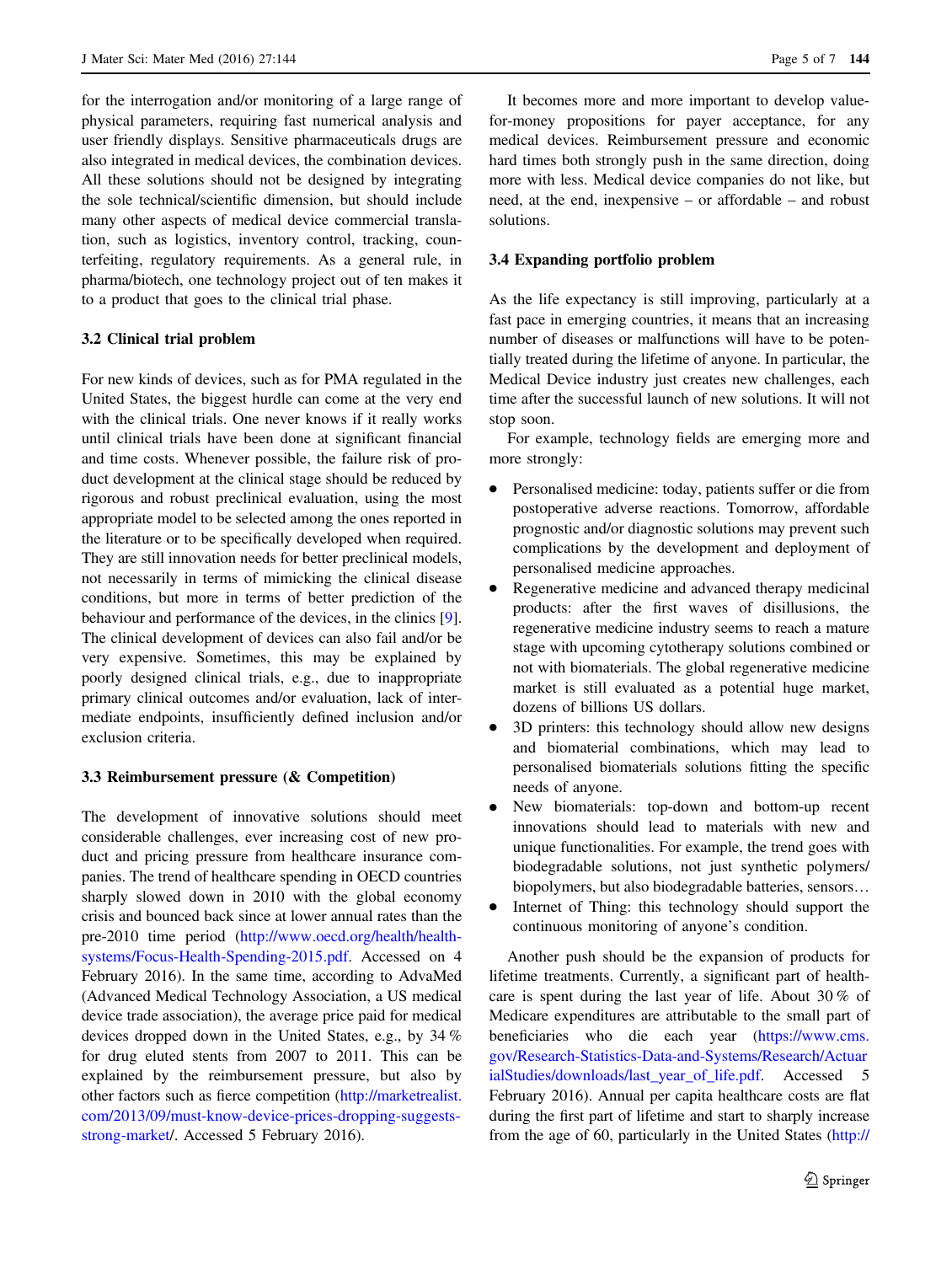[ritholtz.com/2013/01/chart-of-the-day-health-care-spending](http://ritholtz.com/2013/01/chartf-heayealthare-pendingygendountry/)[by-age-and-country/.](http://ritholtz.com/2013/01/chartf-heayealthare-pendingygendountry/) Accessed 5 February 2016). The current practice is still predominantly to treat when something is seriously wrong. The future practice should be to treat in advance as well, supported by cost savings value propositions. This may lead to another dozens of thousands medical device solutions, some of them relying on biomaterials.

### 3.5 Insights in innovation in the medical device industry – the reality

It requires more often now a substantial investment in technological development to develop products outside boundaries, whereby a tiny fraction – low percentage range – of projects actually will be successfully launched in the market and that of those, only very few will be a blockbuster.

The current entrepreneurial landscape in Medical Devices is essentially made of SMEs. For example, Europe hosts about 25,000 medical technology companies of which SMEs, making up almost 95 % of this industry, employ less than 50 people (small and micro-sized companies) ([http://](http://www.medtecheurope.org/sites/default/files/resource_items/files/MEDTECH_FactFigures_ONLINE3.pdf) [www.medtecheurope.org/sites/default/](http://www.medtecheurope.org/sites/default/files/resource_items/files/MEDTECH_FactFigures_ONLINE3.pdf)files/resource\_items/ fi[les/MEDTECH\\_FactFigures\\_ONLINE3.pdf](http://www.medtecheurope.org/sites/default/files/resource_items/files/MEDTECH_FactFigures_ONLINE3.pdf). Accessed 15 February 2016). And early stage innovation is primarily done at an SME level, generally focussing on single products with high-risk technological development [\(http://dspace.](http://dspace.mit.edu/bitstream/handle/1721.1/2183/SWP-18388674.pdf?sequence=,0,0,2) [mit.edu/bitstream/handle/1721.1/2183/SWP-1930-18388674.](http://dspace.mit.edu/bitstream/handle/1721.1/2183/SWP-18388674.pdf?sequence=,0,0,2) [pdf?sequence](http://dspace.mit.edu/bitstream/handle/1721.1/2183/SWP-18388674.pdf?sequence=,0,0,2)=1. Accessed 15 February 2016) [[10](#page-6-0)]. Generally, quality aspects are at a low standard and very low – mostly none – efforts have been done on manufacturing optimisation, this generating high to very high cost of goods sold (COGS; direct costs attributable to the production of the goods sold by a company). The disruptive technology/ product innovations of SMEs are potential acquisition targets by large companies, which will adapt the innovation to make products with ease of use, reliability and cost-effective manufacturing. These products may be further processed by upgrading the acquired technology, by developing line extensions and second generations by incremental innovation.

#### 4 Concluding remarks

Innovation out of commercial boundaries should be fostered by collaboration, both with customers – e.g., patients, surgeons – and technology providers – e.g., universities, SMEs, large companies. The customers should share the needs in existing and new clinical areas and, the technology providers should translate these needs into commercially viable solutions, using existing or emerging developments.

The commercial translation is not exclusively driven by the technology itself, but complementary and mandatory skills such as industrialisation to cost-effective solutions, customer compliance (e.g., ease of use, reliability), clinical evidence, regulatory filing, marketing. It is therefore important to buildup appropriate networks such as the BASS.

Commercial translation can also be very expensive. As an example, Kyphon Inc, now incorporated into Medtronic, was created in 1994 for the development of an improved vertebroplasty treatment of spinal fractures by kyphoplasty. This minimally invasive surgical approach consists in restoring the vertebral height, with balloons, after some types of compression fractures, followed by stabilisation using injected bone cement. The kyphoplasty idea came to one of the Kyphon Inc founder Mark A Reiley in 1984 and 15 years laters in 1999, the first kyphoplasty kits were sold with the commercial development, sustained by 40 million dollars in venture capital [\(http://www.encyclopedia.com/](http://www.encyclopedia.com/doc/1G2html) [doc/1G2-2690300069.html](http://www.encyclopedia.com/doc/1G2html). Accessed 15 March 2016). The benefit of kyphoplasty over vertebroplasty was further evidenced by a study analysing the mortality risk of vertebral compression fracture patients (>800,000), registered in the US Medicare data set  $[11]$  $[11]$ . Today, with higher clinical evidence requests for market approval, rewriting such a successful and compelling story is most certainly beyond of reach of most medtech companies, except of large companies or alike BASS syndicates of SMEs for the mutualisation of not only the skills, but also the funds.

In response to the requirements of commercial translation, a big growing trend is the formation of clusters of SMEs and large companies around major clinical and university centres (e.g., Karolinska University, UCL London, Maastricht University, Aachen University, NUI Galway's SFI Centre for Research in Medical Devices (CÚRAM)). Some large companies are shifting, therefore, their traditional in-house R&D to be more present on those campuses (e.g., Stanford Research Park). The real question is still remaining: once you have found something interesting, how to efficiently leverage it?

Limitations of collaboration should also be considered. Promoting open innovation is certainly attractive, but important aspects should not be disregarded, such as intellectual property issues, the implementation of business agreements (e.g., non-disclosure agreement, collaborative research agreement, material transfer agreement) and the share of the potential revenues by all contributing parties to be made from the innovations.

Innovation is becoming more a collaboration with multiple groups (e.g., hospitals, universities, SEMs, large companies) and is becoming essential in the rapidly changing environment. But the world is huge. It is still a matter of communicating or meeting at the right place and at the right time. And then, a lot of water needs to flow under the bridge.